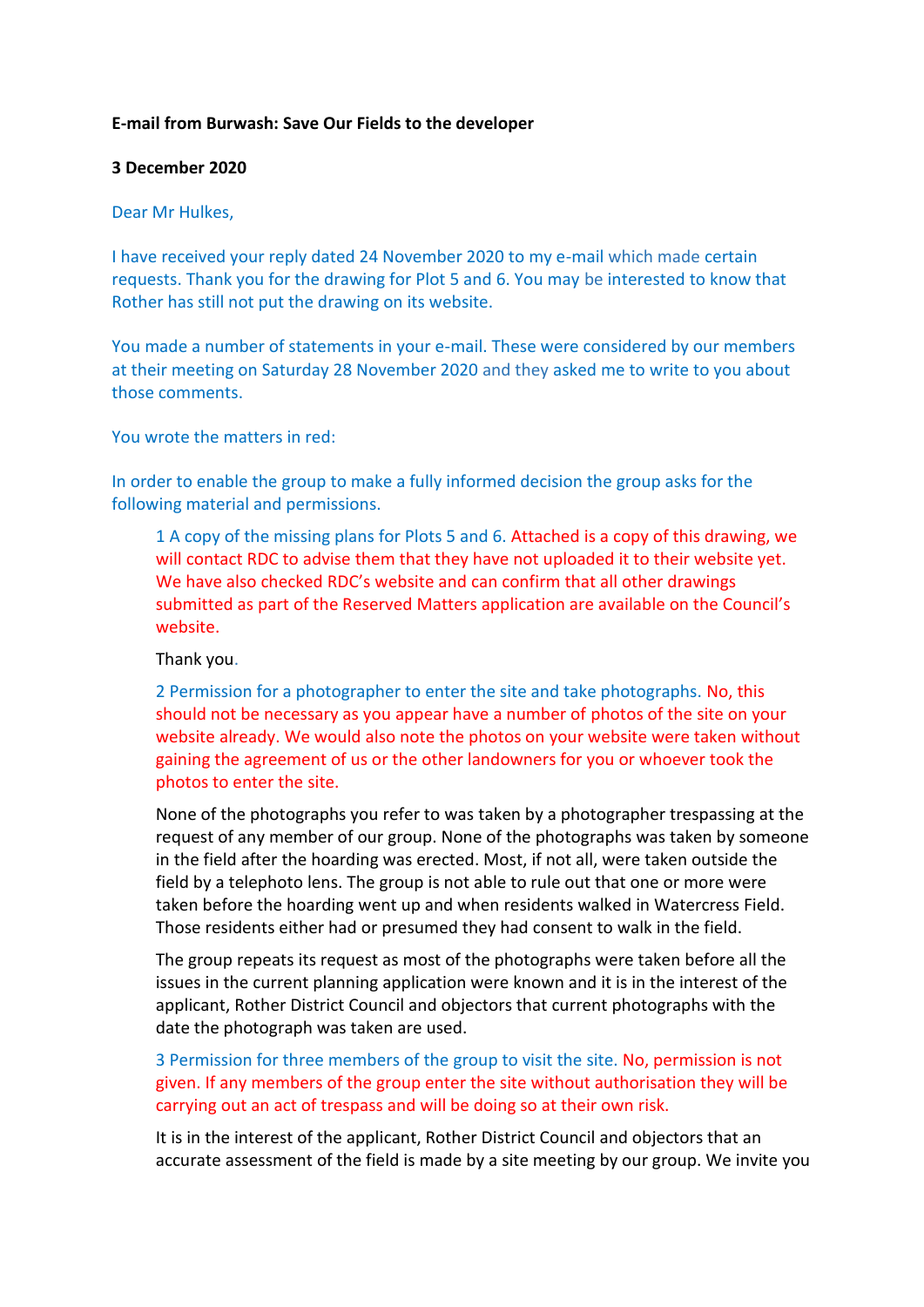to think that your response in red will be seen by the local community and Rother as community hostile and aggressive.

4 Permission for an ecologist to visit the site. No, as we have previously advised in our email to you dated 17 February 2020 the reports that have been submitted with the Reserved Matters application have been produced by qualified professionals who are experts in their individual fields.

As you know in the last application for this site the County Ecologist found that your ecologist made multiple errors. You may know that the High Weald unit in their assessments of the ecologist report for the current application recommended a fresh ecological assessment and found contradiction and disparity in your ecologist's report and that 'measures taken were not sufficient.'

The group repeats its request so that Rother can have a further report. It is noted that by your repeated refusals of access have made ecological assessments at the appropriate time of year difficult.

5 Copies of your correspondence with the Environment Agency since 1 January 2019. The consultation response from the Environment Agency is available on the Council's website

The group repeats its request as your comment deals with a different document. The requested documents are not on the website.

6 Copies of your correspondence with Southern Water since 1 January 2019. Southern Water's consultation response to the Reserved Matters application is currently awaited and no doubt will be uploaded to the Council's website once the Council receive it. Their previous consultation responses to the approved Outline applications (RR/2017/582/P) and the refused Full application (RR/2018/1787/P) are still available for you to view on the council's website

The group repeats its request as your comment deals with different documents. The requested documents are not on the website.

7 Copies of your correspondence with Rother District Council since 1 January 2018. We are unable to provide copies, therefore we suggest that you contact the Council regarding this request.

The group repeats its request as it does not believe that you are unable to provide copies.

8 Copies of the site visit reports of the Ash Partnership since they were engaged on the project. The various reports from The Ash Partnership are available from the Council's website in respect of the previous applications and current Reserved Matters application.

The group repeats its request as your comment deals with different documents. The requested documents are not on the website.

9 A copy of the Site Inspection report which is referred to at para 5.9 of the Town and Country Planning Solutions' Planning Design and Statement dated June 2018. The report is not relevant to the Reserved Matters that are the subject of the current application.